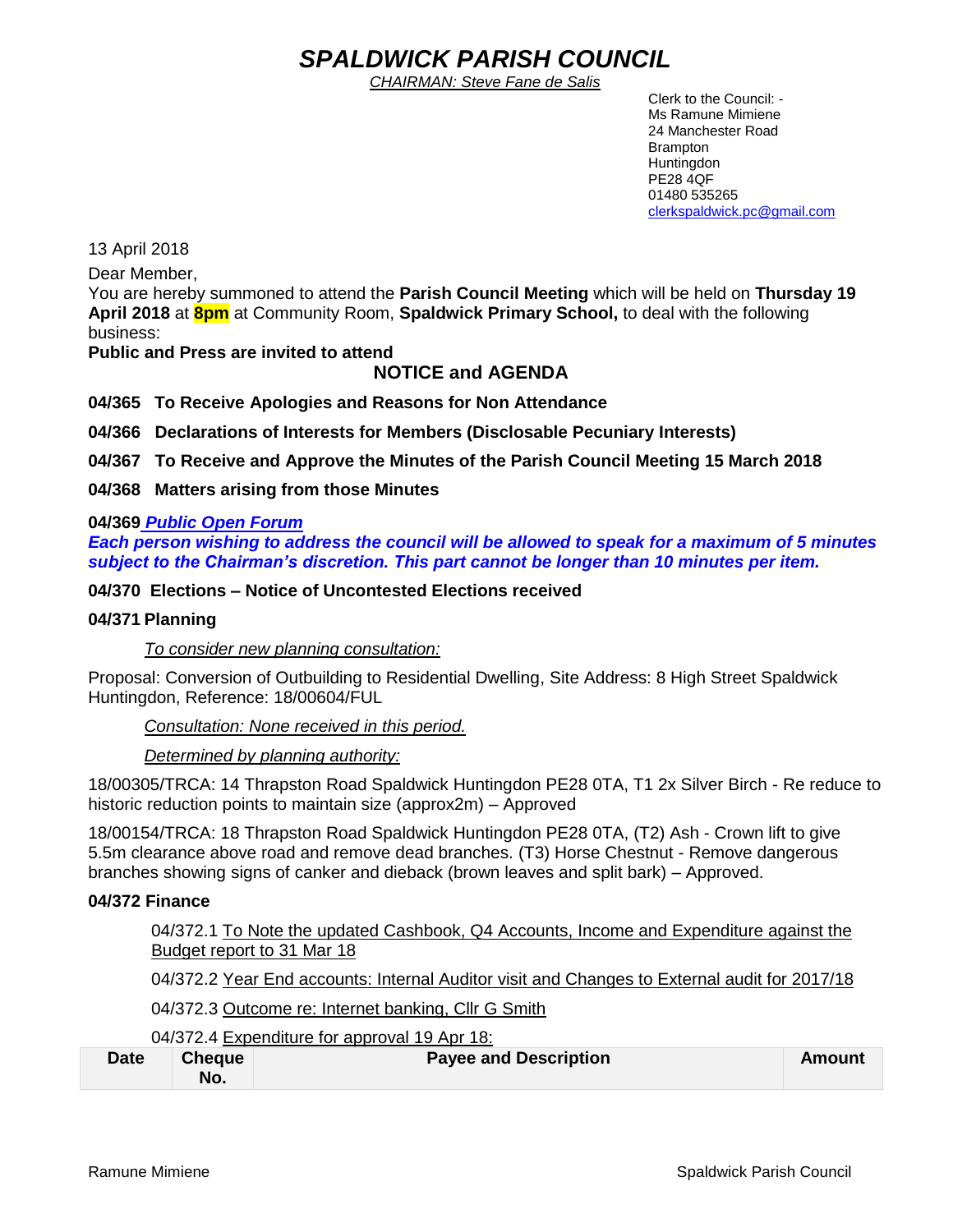| 19 Apr 18 | 757    | R Mimiene, Clerk wages Apr 18                                                                                                            | £181.12 |
|-----------|--------|------------------------------------------------------------------------------------------------------------------------------------------|---------|
| 19 Apr 18 | $\sim$ | HMRC: tax deductions from Clerk's Apr 18 wages $£28.00 - no$ payment to<br>be submitted HMRC in order to balance the overpayment -£12.32 | £0.00   |
| 19 Apr 18 | 758    | R Mimiene, Expenses on running cost of PC Apr 18 (mileage £10.80,<br>envelopes £1.20, parking £0.80 and 1 x 1 <sup>st</sup> class stamp) | £13.45  |
|           |        | Total: ⊥                                                                                                                                 | £194.57 |

## **04/373 Update regarding signage on A14 for no HGV's at Spaldwick Service Area, update**

**04/374 A new General Data Protection Regulation (GDPR) -** new regulation coming into force by 25 May 2018. To consider and approve the cost of Data Protection Officer (DPO) as suggested by CAPALC: The cost of being part of the county wide scheme will be an annual cost of £25 for councils with an annual spend not exceeding £25,000

## **04/375 To Review and Approve:**

04/375.1 Info Publication Scheme

04/375.2 Standing Orders

04/375.3 Complaints Procedure

04/375.4 Risk Assessment

04/375.5 Financial Regulations

## **04/376 Assets – Provision/Maintenance**

04/376.1 Grass cutting season 2018

04/376.2 Play Area hedge cutting and other overgrown hedges at the Community Area

04/376.3 Monthly Ferriman Road Play Area's Inspection

04/376.4 War Memorial, further update by Cllr G Smith

04/376.5 Update regarding the grass outside the property of [51 Stow Road, Spaldwick](https://maps.google.com/?q=51+Stow+Road,+Spaldwick&entry=gmail&source=g)

## **04/377 Highways, footpaths, byways, gritting bin, trees, etc**

04/377.1 Off road motorcycles

**04/378 To discuss the state of Village Sign,** update by Cllr R Johnson

## **04/379 To discuss the ownership of the Community Room and the running cost**

**04/380 Community Highways Volunteering Scheme and Community Flood Group,** update from Cllr Harriman

**04/381 Good Neighbours Scheme for Spaldwick,** Cllr M Robinson

## **04/382 To further discuss the Defibrillator for Spaldwick**

## **04/383 Village Hall**

## **04/384 Website:**

04/384.1 Recent issues uploading info onto the website

04/384.2 To consider linking PC website with Facebook page, Cllr S Jackson-Rimmer

## **04/385 Correspondence**

## **04/386 Councillors' questions**

*Please, note that no decisions can lawfully be made under this item. Business must be specified therefore the Council cannot lawfully raise matters for decision*.

**04/387 Date of the next meeting:** Annual Parish Council Meeting on Thu 17 May 2018 at 8pm and